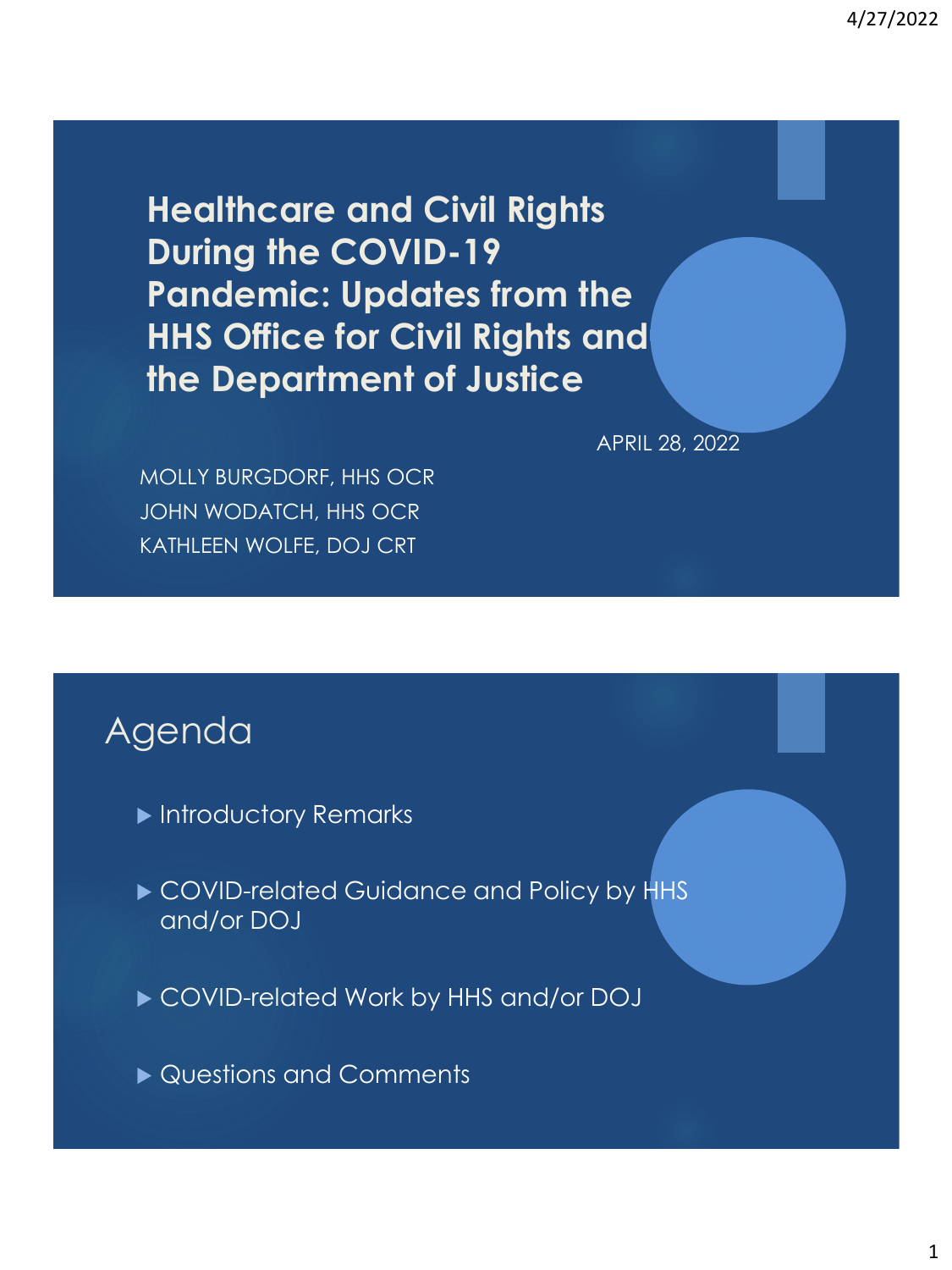# COVID-related Guidance and **Policy**

- ► FAQs for Healthcare Providers during the COVID-19 Public Health Emergency, issued by HHS in Feb. 2022
- **Example 20 Figure 10 Fe 20 Figure 10 Figure 10 Figure 10 Figure 10 Figure 10 Figure 10 Figure 10 Figure 10 Figure 10 Figure 10 Figure 10 Figure 10 Figure 10 Figure 10 Figure 10 Figure 10 Figure 10 Figure 10 Figure 10 Figu** DOJ in July 2021
- Guidance Prohibiting Disability Discrimination in COVID-19 Vaccination Programs and Factsheet on Disability Access in Vaccine Distribution, issued by HHS in April 2021

FAQs for Healthcare Providers during the COVID-19 Public Health Emergency

- **In Issued by HHS**
- Covers protections for individuals with disabilities under Section 504 and Section 1557
- What it is and why we issued it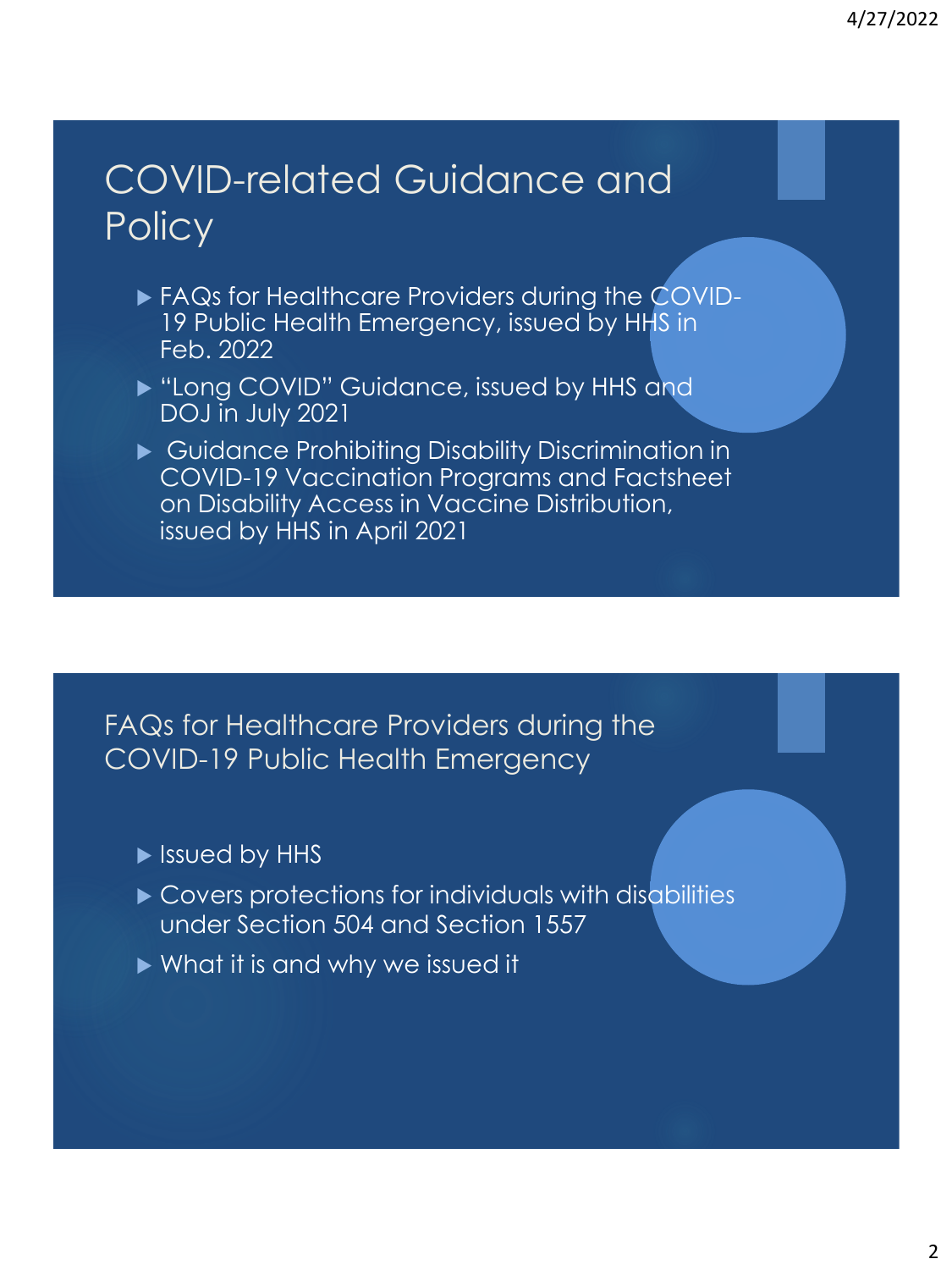#### FAQs for Healthcare Providers during the COVID-19 Public Health Emergency

- ▶ Application of Section 504 and Section 1557 to Crisis Standards of Care, Visitation Policies, Testing and Contact Tracing Programs
	- ▶ Application to Crisis Standards of Care
		- Stereotypes, bias and quality of life judgments
		- Categorical exclusions on the basis of disability
		- Resource allocation decisions
		- Reasonable modifications for individuals with disabilities

#### FAQs for Healthcare Providers during the COVID-19 Public Health Emergency

- ▶ Application of Section 504 and Section 1557 to Crisis Standards of Care, Visitation Policies, Testing and Contact Tracing Programs
	- ▶ Application to Crisis Standards of Care
		- Stereotypes, bias and quality of life judgments
		- Categorical exclusions on the basis of disability
		- Resource allocation decisions
		- Reasonable modifications for individuals with disabilities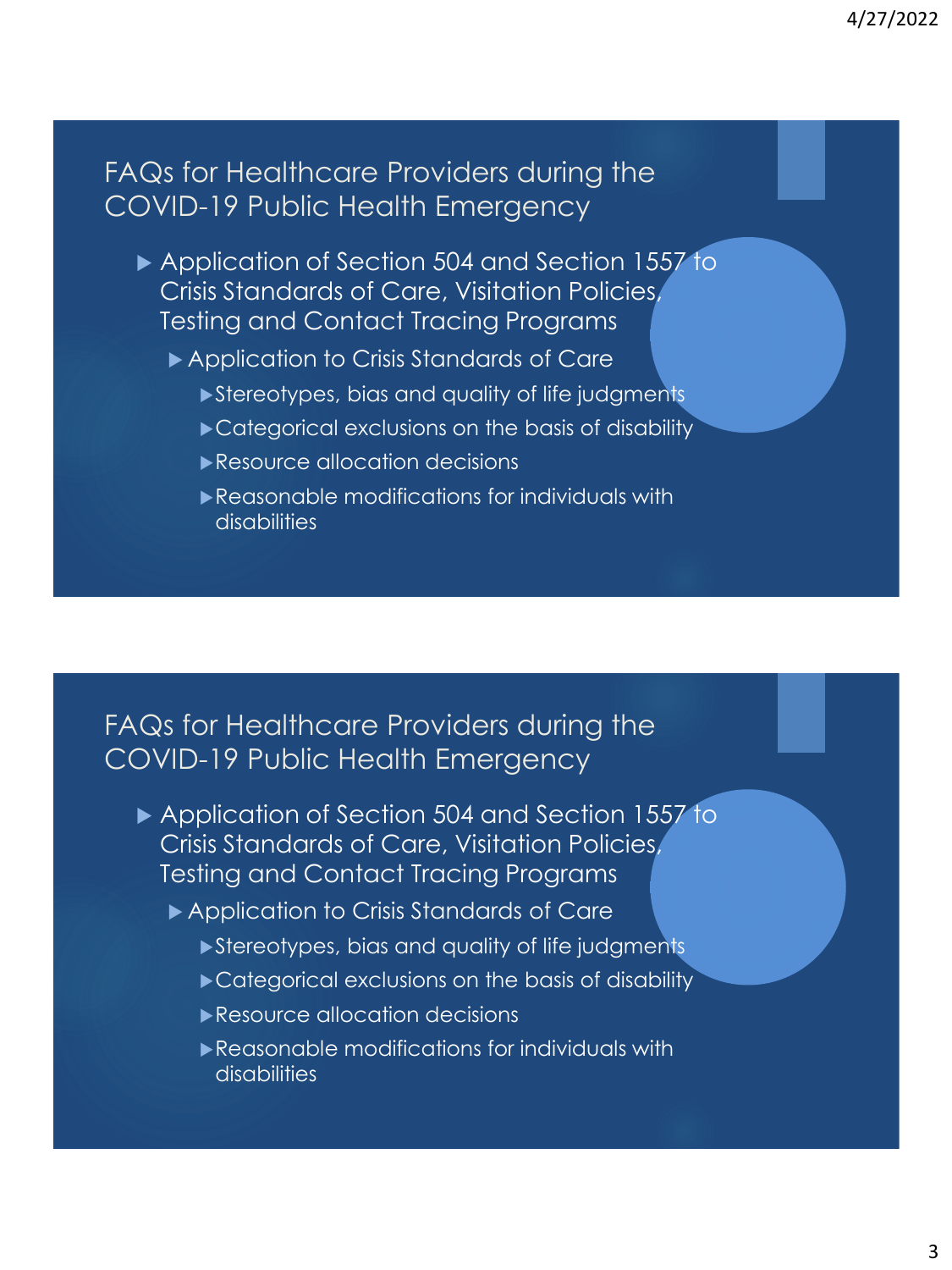#### FAQs for Healthcare Providers during the COVID-19 Public Health Emergency

- ▶ Application to Visitation Policies
	- Reasonable modifications to visitation policies
	- Legitimate safety requirements
	- **Effective communication**
- ▶ Application to Vaccination, Testing and Contact Tracing Programs

Guidance on "Long COVID" as a Disability Under the ADA, Section 504, and Section 1557

- Issued by HHS and DOJ
- What it is and why we issued it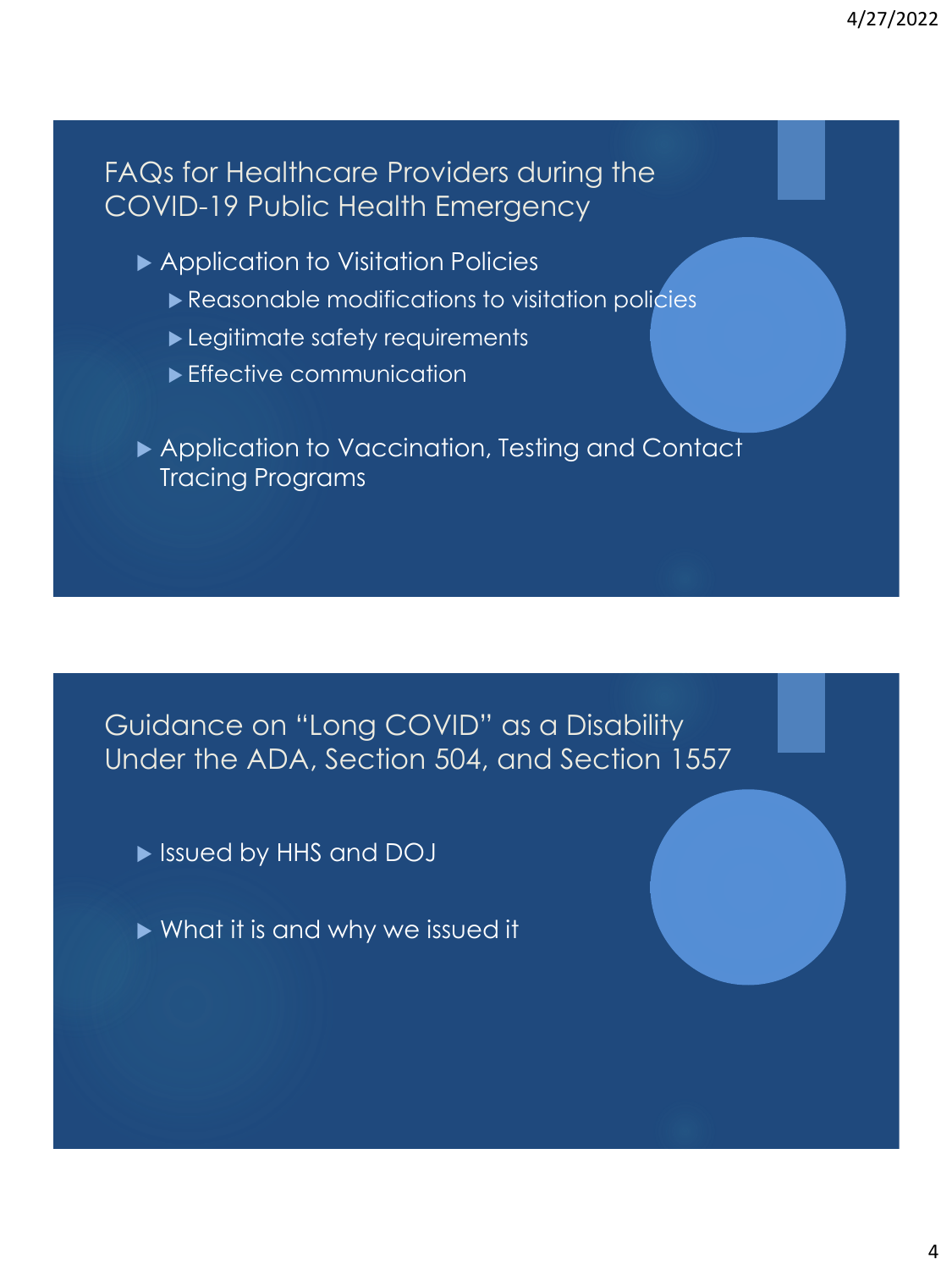Guidance on "Long COVID" as a Disability Under the ADA, Section 504, and Section 1557

- ► Long COVID (and COVID-19) are physical or mental impairments.
- **Many and diverse ways that long COVID can** substantially limit a major life activity. For example:
	- A person with long COVID who has lung damage that causes shortness of breath, fatigue, and related effects is substantially limited in respiratory function.
	- A person with long COVID who has intestinal pain, vomiting, and nausea that have lingered for months is substantially limited in gastrointestinal function.
	- A person with long COVID who experiences memory lapses and "brain fog" is substantially limited in brain function, concentrating, and/or thinking.

#### Guidance on "Long COVID" as a Disability Under the ADA, Section 504, and Section 1557

- **People whose long COVID qualifies as a disability** are entitled to the same protections from discrimination as any other person with a disability under the ADA, Section 504, and Section 1557.
- Needed reasonable modifications may include:
	- Providing additional time on a test for a student who has difficulty concentrating
	- Modifying procedures so a customer who finds it too tiring to stand in line can announce their presence and sit down without losing their place in line
	- **Providing refueling assistance at a gas station for a** customer whose joint or muscle pain prevents them from pumping their own gas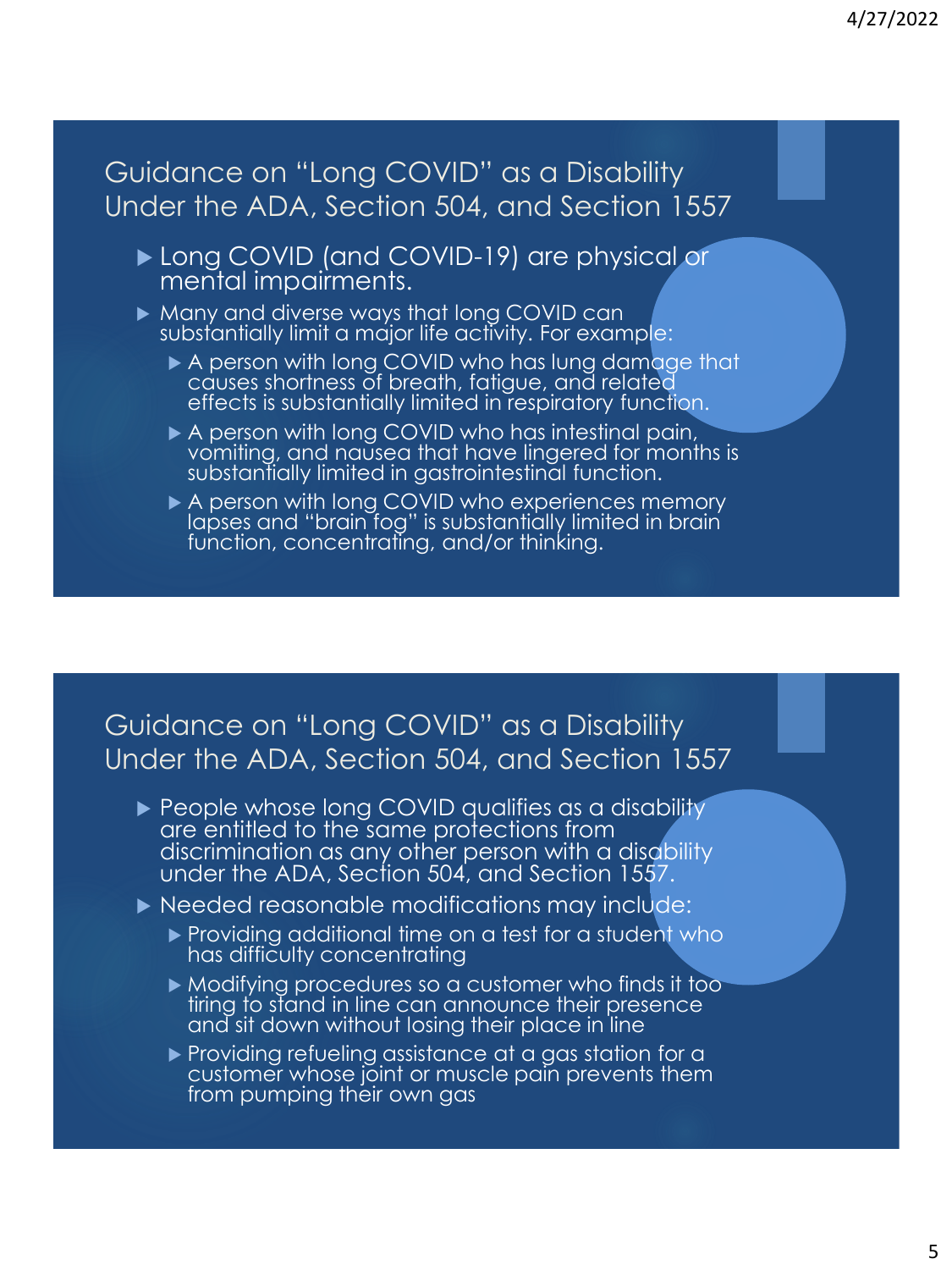Resources from HHS OCR on Access to COVID Vaccinations for People with Disabilities

- Guidance outlines legal standards prohibiting disability discrimination and provides concrete examples of the application of the standards in COVID vaccination programs.
- ▶ Fact Sheet sets out specific steps for covered entities to consider to promote compliance with the legal standards and equal access to the vaccine for people with disabilities.

Resources from HHS on Access to COVID Vaccinations and Testing for People with **Disabilities** 

- Disability Information and Access Line (DIAL) – connects people with disabilities to help with COVID-19 vaccinations and testing
	- *Call 888-677-1199 Monday-Friday from 9 a.m. to 8 p.m. (Eastern) or email [DIAL@usaginganddisability.org.](mailto:DIAL@usaginganddisability.org)*
	- From the HHS Administration for Community Living (ACL)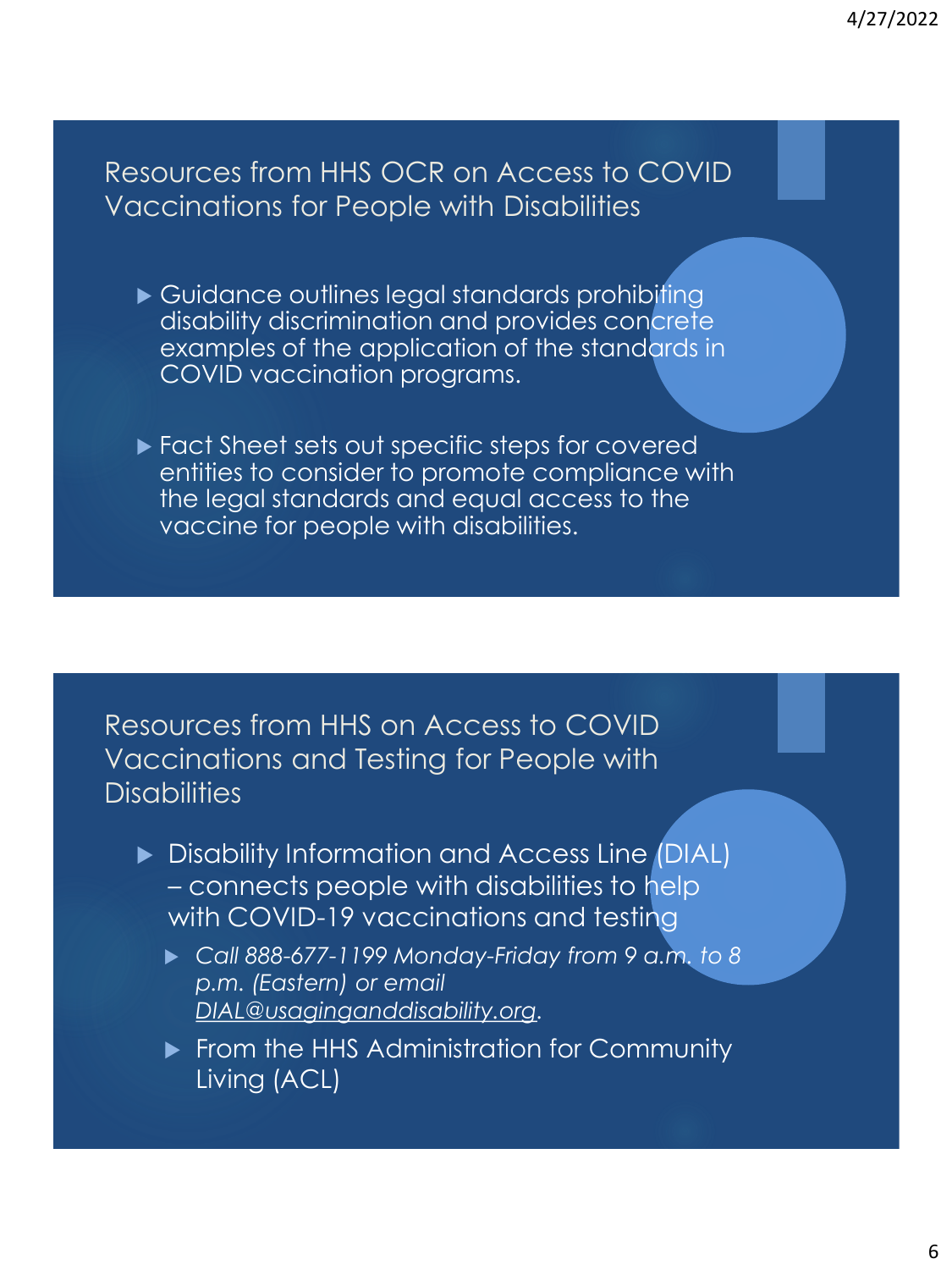## HHS COVID-related Complaint Resolution and Technical Assistance

- Crisis Standards of Care
	- As a result of complaints filed with HHS OCR during the COVID-19 public health emergency, and requests for technical assistance, OCR worked with States and other entities to address non-discrimination in crisis standards of care plans and practices.

## HHS COVID-related Work

- Crisis Standards of Care
	- ▶ OCR has resolved complaints regarding Crisis Standards of Care policies in several states (and regions), including Alabama, Utah, Tennessee, North Carolina, Texas, and Arizona, as well as with the Indian Health Service.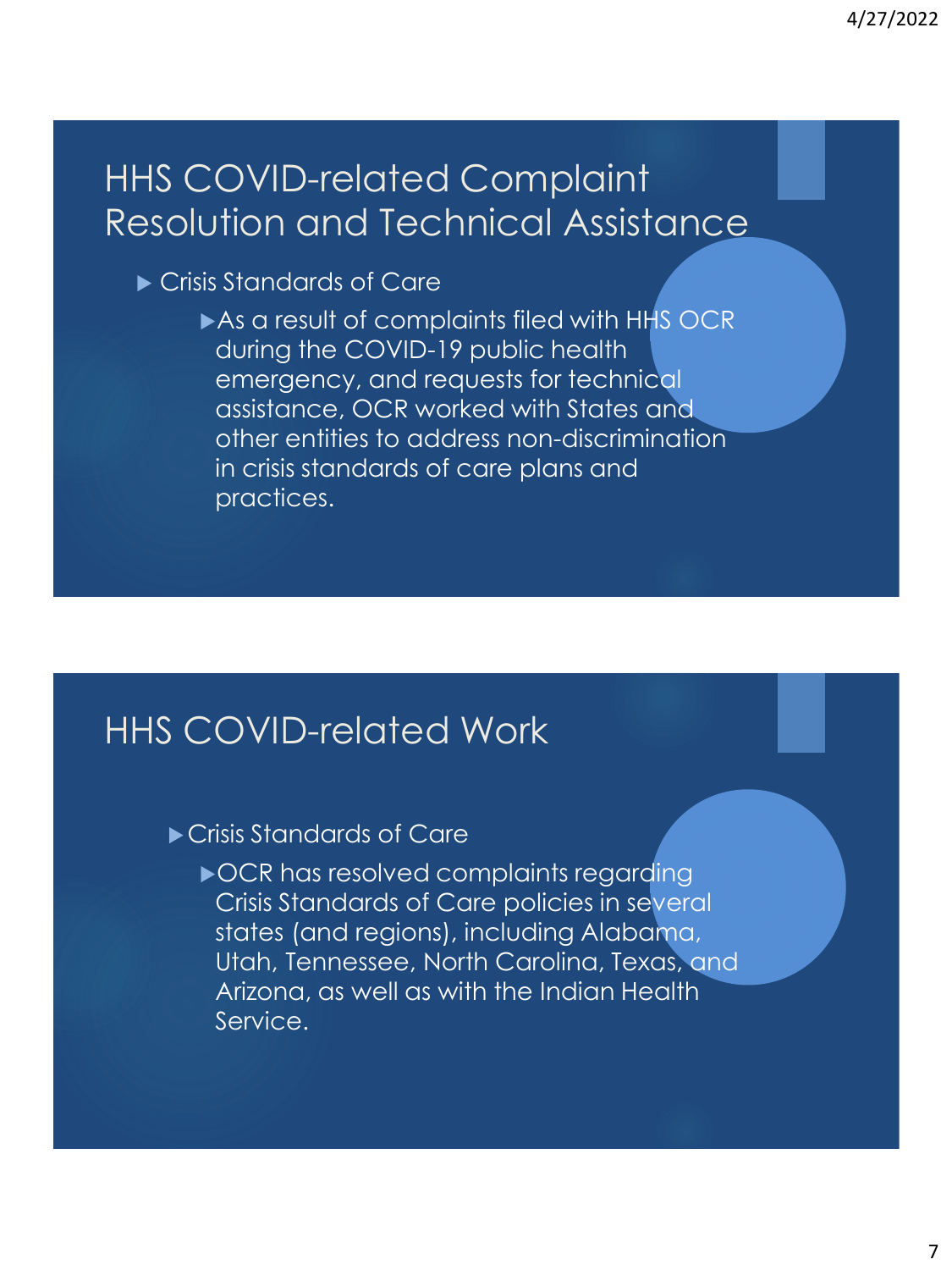### Other Upcoming HHS OCR Work of **Note**

- Rulemaking under Section 1557 of the Affordable Care Act
- Rulemaking under Section 504 of the Rehabilitation Act

# DOJ COVID-related Enforcement

- Vaccine Registration Websites **Title III Compliance Reviews**
- Barriers Identified
- Results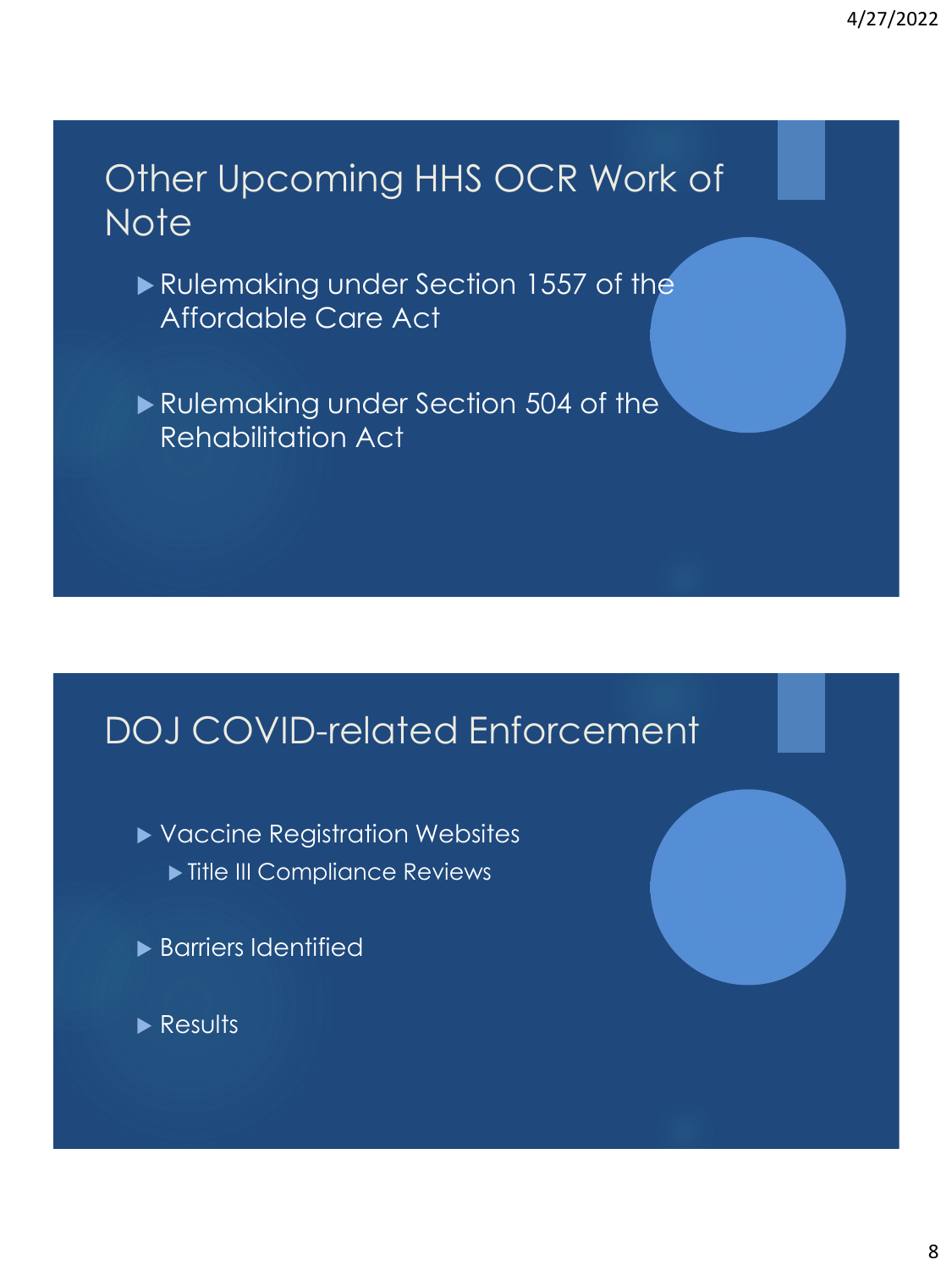# Vaccine Registration Website Title III Settlement Agreements

- CVS Pharmacy, 4.11.2022
	- ▶ 9000+ locations in all states and D.C.
- ▶ Meijer Inc., 2.2.2022
	- Approx. 250 stores in midwest/upper Midwest states
- ▶ The Kroger Co., 1.28.2022
	- ▶ Approx. 2800 locations in 35 states and D.C.
- ► Hy-Vee, 12.1.2021
	- ▶ Approx. 280 stores in the midwest states
- ▶ Rite Aid, 11.1.2021
	- Approx. 2500 stores in 17 states (east and west coasts)

## Examples of Barriers to Access on Vaccine Registration Websites

- ▶ On the Rite Aid website, the calendar used for scheduling vaccine appointments did not show screen reader users any available appointment times, and people who use the tab key instead of a mouse could not make a choice on a consent form that they needed to fill out before scheduling their appointment.
- ▶ On the Hy-Vee website, people who use screen readers could not hear the questions on the medical screening forms, and people who use the tab key instead of a mouse could not select available appointment times.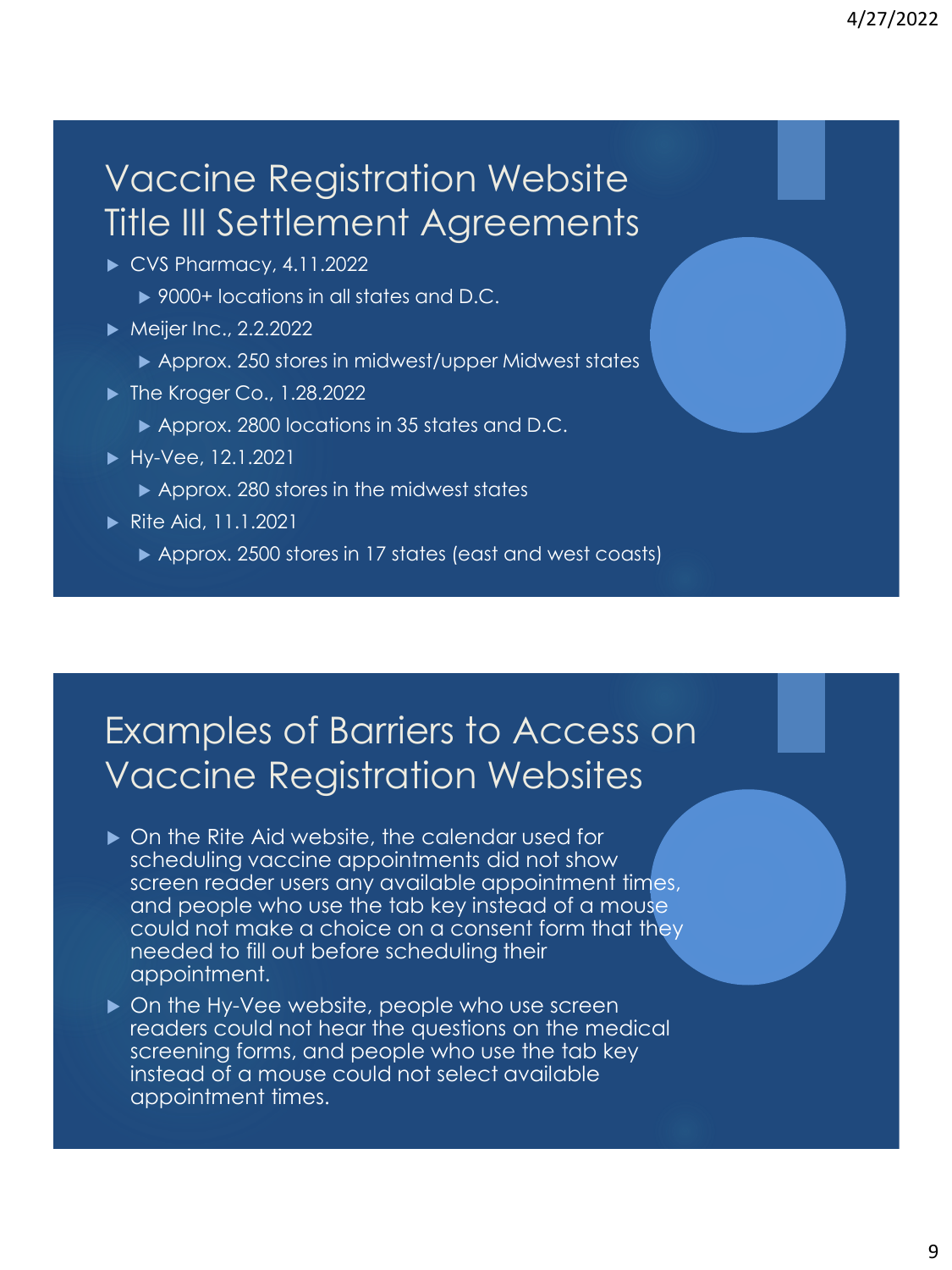#### Examples of Barriers to Access on Vaccine Registration Websites

- ▶ On Meijor's website, people using the tab key instead of a mouse could not proceed past the first step of the vaccine registration process. The portal also did not always tell people who use screen readers what information they were supposed to put on scheduling forms, including their first and last names, birthdate, and zip code.
- ▶ On Kroger's website, critical medical screening questions about current COVID-related symptoms, allergies and reactions to previous vaccines were not read to screen reader users. And when a screen reader user selected an available appointment time, the website told them that the appointment was "unavailable," instead of "selected."

## Examples of Barriers to Access on Vaccine Registration Websites

- ▶ On CVS's website, the types of vaccine appointments offered (e.g., influenza, pneumonia, COVID-19) were not read audibly to screen reader users at the beginning of the scheduling process. And on the page where users pick a time for their appointment, screen reader users were told that all available times were "checked," even though the user had not made any selection.
- Additionally, people who use the tab key instead of a mouse were not able to navigate past a request for insurance information in the registration process.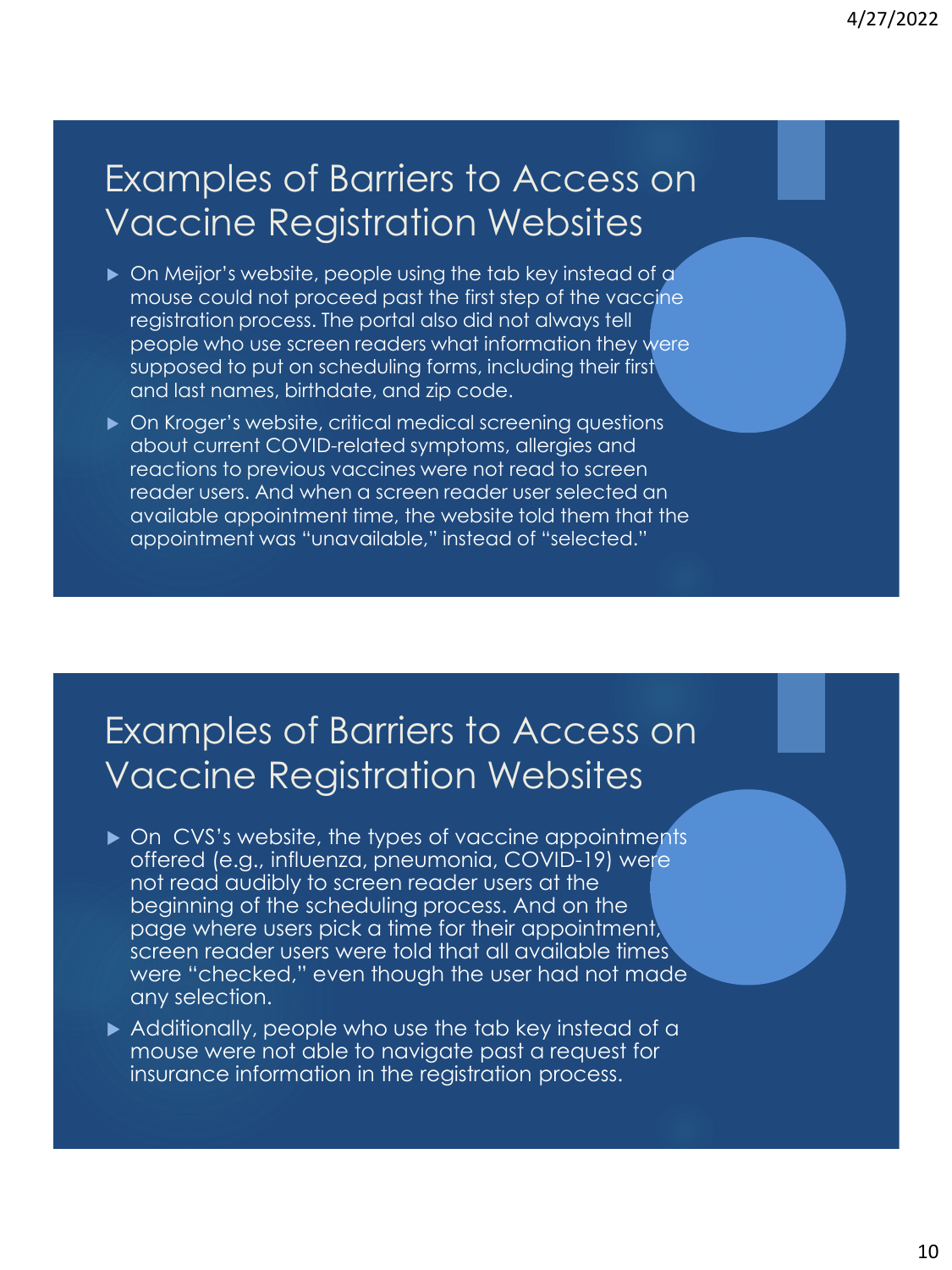# Vaccine Registration Website Title III Settlement Agreements

- CVS Pharmacy, 4.11.2022
	- ▶ 9000+ locations in all states and D.C.
- ▶ Meijer Inc., 2.2.2022
	- ▶ Approx. 250 stores in midwest/upper Midwest states
- ▶ The Kroger Co., 1.28.2022
	- ▶ Approx. 2800 locations in 35 states and D.C.
- Hy-Vee, 12.1.2021
	- ▶ Approx. 280 stores in the midwest states
- Rite Aid, 11.1.2021
	- Approx. 2500 stores in 17 states (east and west coasts)

# Relief Secured in Vaccine Registration Website Agreements

- Make Vaccine Registration Portals conform with the WCAG, Version 2.1, Level AA.
- $\blacktriangleright$  Make automated testing for accessibility an integrated part of website development, and quickly fix accessibility identified through automated testing.
- **Perform manual testing, including testing by people** with disabilities.
- **Provide training about web accessibility to people** who have responsibility for vaccine website content.
- Report regularly to the United States about compliance with the Agreements.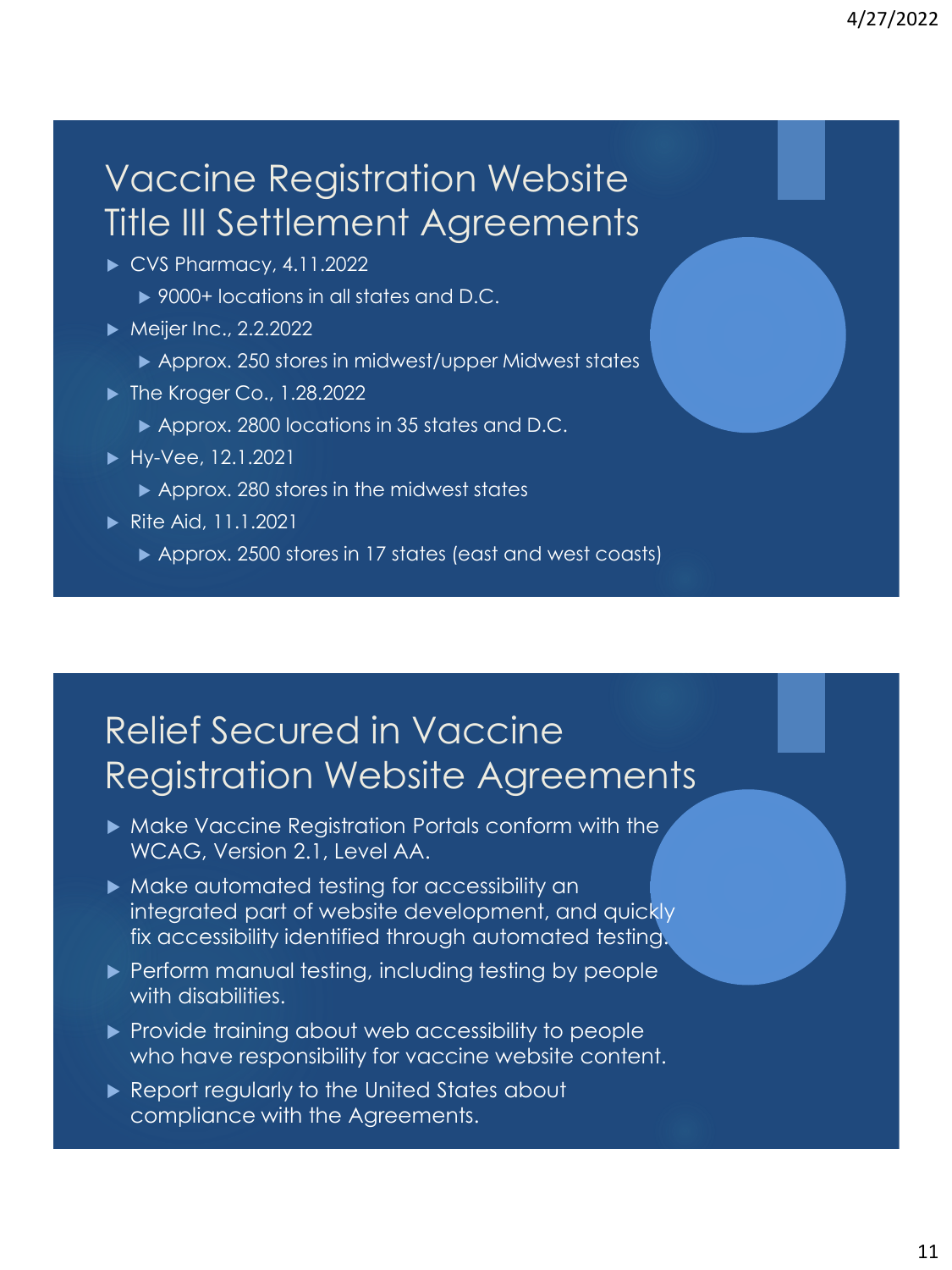# Other Recent DOJ ADA Work

- **Combating discriminatory barriers faced by those in** treatment for Opioid Use Disorder
	- Guidance on Opioid Use Disorder and the ADA, 3.18.2022
	- ▶ Indiana State Board of Nursing, Letter of Findings, 3.25.2022
	- ▶ Ready to Work, LLC., Settlement Agreement, 3.17.2022
	- U.S. v. Unified Judicial System of Pennsylvania, 2.24.2022
	- ▶ New England Orthopedic Surgeons, Settlement Agreement, 5.20.2021
	- Massachusetts General Hosp., Settlement Agreement, 7.30.2020

# Other Recent DOJ ADA Work of Note

- ▶ U.S. v. Barnet Delaney Perkins Eye Center, amended complaint filed 4.18.2022
- ▶ Consent decrees in two healthcare litigations:
	- U.S. v. Anucha, MD, 2.17.2022
	- U.S. v. Jamaluddin, MD, 2.17.2022
- Kaiser Foundation Health Plan, Settlement Agreement, 10.15.2021
- Guidance on Web Accessibility and the ADA